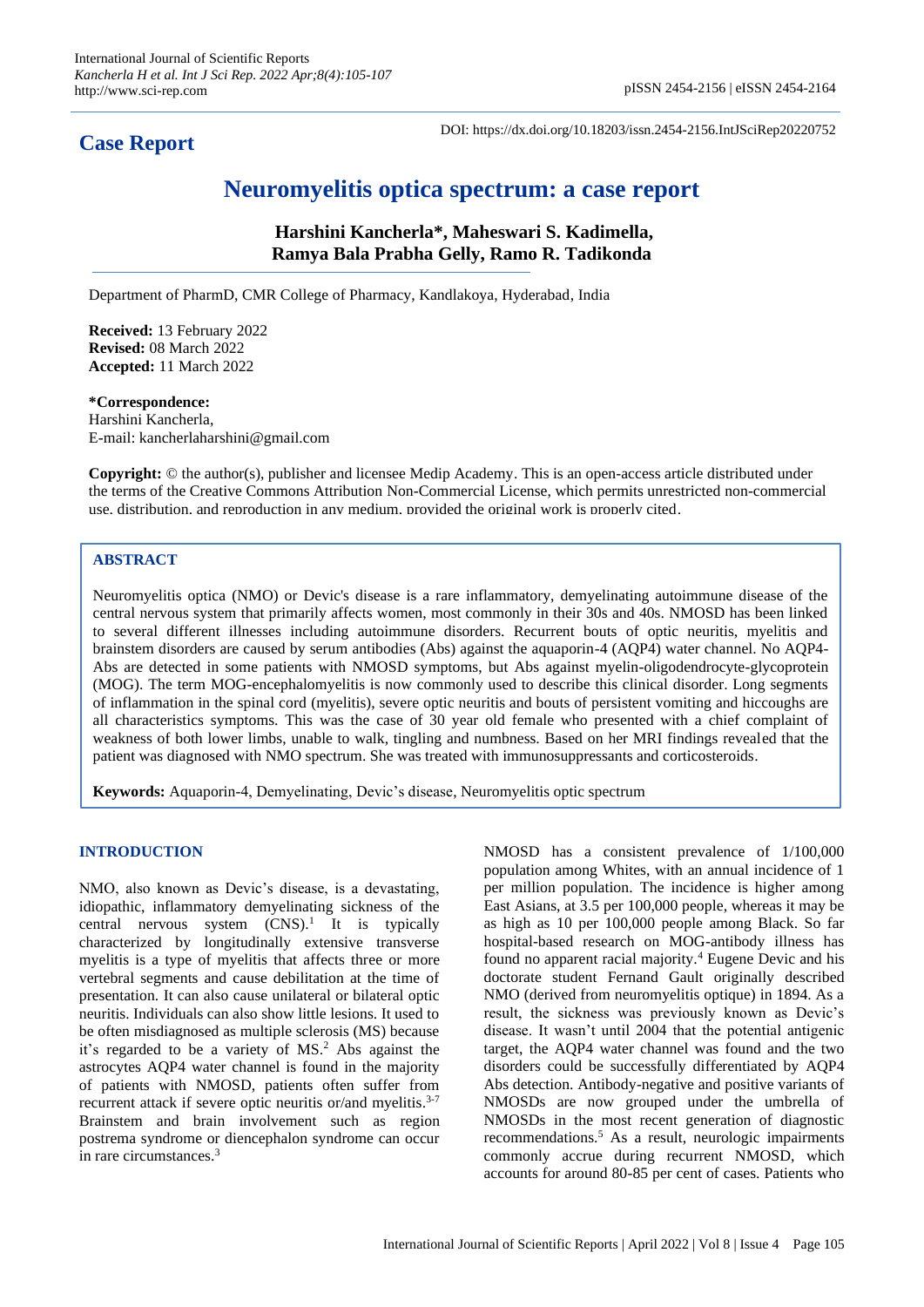do not receive long-term immunosuppressive medication have a worse prognosis and are more likely to die.<sup>6</sup> NMOSD is a severe inflammatory demyelinating illness of the central nervous system, says the beginning of most NMOSD papers. In reality, the international classification of diseases (2019 ICD-10-CM diagnosis code G36.0) classifies NMO (Devic) as a demyelinating disease of the CNS. Pathological examinations of AQP4 antibodypositive NMOSD cases, on the other hand, clearly shows that AQP4-expressing astrocyte is the primary target of immune attack and that astrocytic destruction is more severe and extensive than demyelination in the disease.

There are currently five lines of evidence: massive astrocytic damage is visible (severe loss of immunostaining for AQP4 and glial fibrillary acidic protein (GFAP)) in the NMO lesions, which is more extensive than myelin destruction; GFAP levels in the CSF of AQP4-antibody-seropositive NMOSD patients during acute exacerbations are extremely high, but CSF-GFAP levels in normal multiple sclerosis are not raised. Although CSF-myelin basic protein levels are higher in NMOSD than in multiple sclerosis; in the cervical cord of AQP4-antibody-seropositive NMOSD, Myo-inositol was measured by 1H-magnetic resonance spectroscopy; in experimental research, AQP4-antibody is harmful to astrocytes, AQP4-antibody is primarily IgG1 and may readily activate complements; complement-mediated cytotoxicity is a key cause of AQP4-antibody harm; foveal thickness is markedly reduced in AQP4-antibodyseropositive NMOSD compared to healthy controls on optical coherence tomography, and the foveal alteration near Muller cell-rich fovea suggests a retinal astro cytopathy. 7

AQP4 was a transmembrane water channel that was extensively expressed in the end feet of CNS astrocytes and was required for optimal BBB function and maintenance of CNS water homeostasis.<sup>8</sup>

# **CASE REPORT**

A 30 years old female had chief complaints of weakness of both lower limbs for one week, unable to walk, tingling and numbness in the last 3 days and decreased urine output. In her history, she had similar complaints 2 years back.

On physical examination, vital signs were blood pressure=110/70 mmhg, pulse rate=112 bpm and  $SpO<sub>2</sub>=94%$ .

The blood examination of complete blood count, liver function test and electrolytes were normal. Her blood urea level was 29.7 mg% and PT=13.8, INR=1.02. Her MRI spine revealed hypodensity noted in the spinal cord from D4-D7 level. Her cerebrospinal fluid showed glucose 54 mg/dl, proteins=25, chloride=116 mEq/l, her aquaporin antibodies were positive, her RF factor, anti ds DNA, lupus profile ANA was negative. Her ESR was 100 mm/hr.

The patient was started on injection methylprednisolone 1 g IV OD for 5 days, tablet liofer-XL 10 mg OD, tablet optineuron 10 mg OD, tablet prothiode 75 mg OD, tablet pantoprazole 40 mg OD. In her history she had received 6 cycles of cyclophosphamide therapy, the last cycle was received 6 weeks ago, she had also taken tablet beclofen 10 mg OD, tablet dosulepin 10 mg OD, tablet optineuron OD. The patient was discharged and didn't show up for follow up.

# **DISCUSSION**

In humans, two monomers were present, M1AQP4 and M23AQP4. AQP4ab played a crucial role in the pathogenesis of NMOSD. NMOSD patients were categorised by IgG, IgM and compliment deposit with a rosette pattern as well as cellular infiltrates of granulocytes. The loss of AQP4 on astrocytes was a crucial aspect. Other characteristic astrocytic markers such as GFAP were present in some lesions. AQP4 depletion appeared to precede astrocyte death. The severity of the disease as well as the related demyelination, was determined by the severity of the condition. Both grey and white matter were affected by demyelination. Necrosis and cavitation were sometimes present as well as thickening vessels that had been hyalinized, these results pointed to the autoimmune response in NMOSD primarily affecting astrocytes and were initiated by autoantibody-mediated loss of AQP4.<sup>9</sup>

Based on clinical and laboratory findings revealed that the patient had been diagnosed with NMO spectrum disorder. Initially, the main aim of therapy was to reduce hypodensity. Her MRI spine revealed hypodensity noted in the spinal cord from D4-D7 levels.

It can be more difficult to distinguish between MS and seronegative. To make an accurate diagnosis a careful review on history exam imaging and CSF results were essential.<sup>10</sup> So, the diagnosis and treatment were challenging in NMOSD patients.

However, Nurgul et al reported that in NMO patients the number of cells was more than 50 and polymorphs were seen and proteins may be increased our findings were corelating to their study. In our study also proteins were normal and polymorphs were seen and IgG index was negative.<sup>11</sup>

Therapy in NMOSD in acute exacerbation phase was to reduce the risk of relapse and long-term care. Corticosteroids were the main choice in the acute phase, intravenous methylprednisolone with a dose of 1 gm for five days which was supporting to our study. In our case also they had prescribed methylprednisolone 1 gm for 5 days. 12